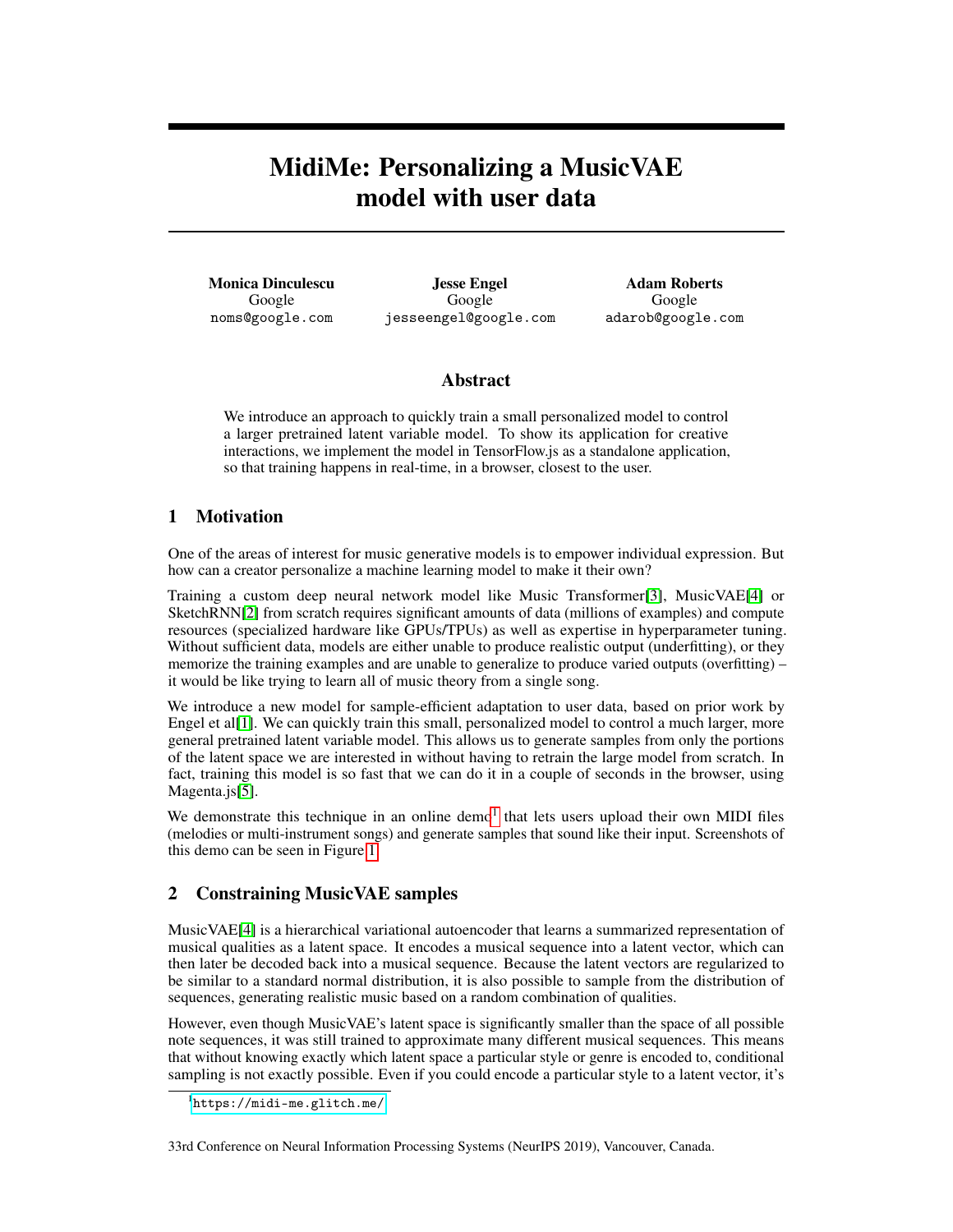

<span id="page-1-0"></span>Figure 1: [Top left] The user uploads a MIDI file, visualizes its latent features, and listens to it. At this point (not shown), the user can also generate samples from the pretrained model, and explore its latent space by moving sliders representing its different dimensions. [Top right] After uploading the input, the user can train the personalized MidiMe model directly in the browser. [Bottom] After training a MidiMe, the user can control a much smaller latent space (4 dimensions instead of MusicVAE's 256). The generated samples at this point will preserve many qualities of the input while still introducing some variation. In this example, you can see the peaks of the original melody combined with non-memorized measures.

hard to determine how to further modify each of the 256 dimensions to sample more melodies in that style.

To solve this, we train a *smaller* VAE on MusicVAE's latent space. This smaller VAE (called "MidiMe") learns a compressed representation of the already encoded latent vectors. The intuition is that if 256 dimensions were enough to summarize the musical features of all training examples, then a much smaller number (like 4) can be enough to summarize the summarized musical feature of a particular input. MidiMe works both on single-instrument melodies, as well as multi-instrument trios. We illustrate this approach in Figure [2.](#page-1-1)



<span id="page-1-1"></span>Figure 2: [Left] MidiMe is a Variational Autoencoder trained on the latent space of MusicVAE. [Right] Unlike the pretrained MusicVAE which has no knowledge of the input, samples from MidiMe resemble the structure of the input melody, without actually memorizing it.

Since MidiMe learns a subset of an existing MusicVAE latent space, its reconstruction or generative qualities depend on the MusicVAE model you start with. For example, a MusicVAE model trained with many free bits (a constraint on the minimum amount of information per group of latent variables) might be very good at reconstructing its input. The MidiMe model trained on its latent space will also learn to reconstruct the training data well, and most of its generated samples will sound similar to the training data (like the examples in Figure [2\)](#page-1-1). In contrast, a model with fewer free bits is optimized to generate very plausible samples, but not good reconstructions – the MidiMe model trained on this will generate samples that don't sound identical to the training data, but have more varied motifs and musical patterns than the MusicVAE samples (like the example in Figure [1\)](#page-1-0).

#### 3 Ethical implications

As with most Generative Models such as GPT-2 or GANs, MidiMe blurs the lines between real and fake samples. A MusicVAE model could be personalized to generate realistic sounding variations of a song. However, these kind of "deepfakes" are not new to the musical community, where remixing and reusing is a fairly common practice. While it could be used for harmful copycats, MidiMe can